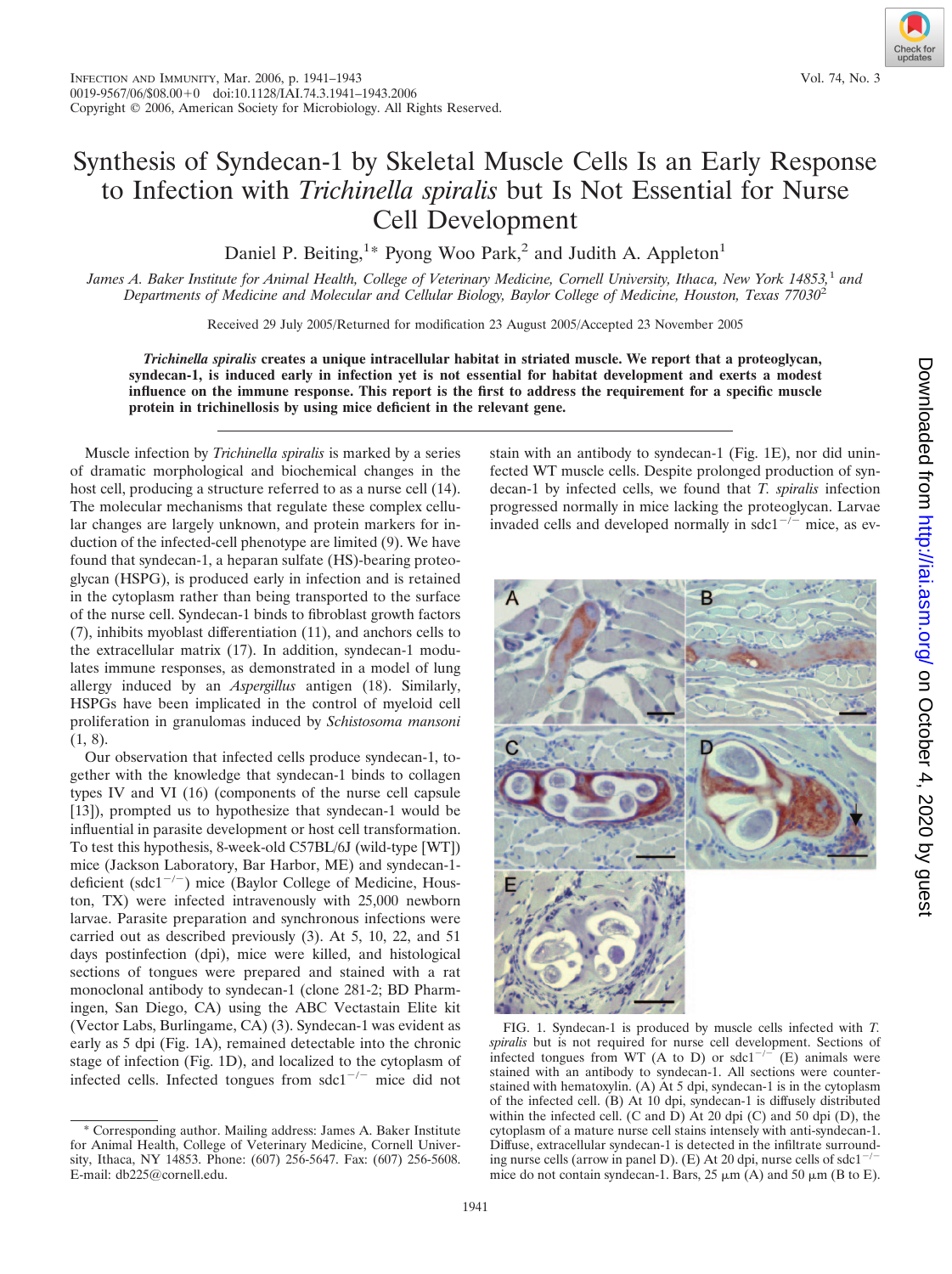

FIG. 2. Investigation of nurse cell syndecan-1 structure. Infected diaphragms from WT (A to C) or sdc1<sup>-/-</sup> (D) mice at 22 dpi were stained with an antibody to perlecan (A), a polyclonal antibody to the carboxy terminus of syndecan-1 (B), or an antibody to heparan sulfate (C and D). Bars,  $10 \mu m$  (A) and  $20 \mu m$  (B to D). Arrows indicate perlecan in the nurse cell basement membrane (A).

idenced by larval morphology and collagen capsule formation (Fig. 1E). Similar numbers of mature first-stage larvae were recovered from WT and  $sdc1^{-/-}$  mice and were comparable in their ability to infect, mature, and reproduce when passaged in C57BL/6 mice (data not shown). Although we observed no requirement for syndecan-1 for as long as 50 dpi in our experiments, *T*. *spiralis* survives in the muscle for months to years, and our data cannot rule out a role for syndecan-1 in the longer term.

The cytoplasmic localization of syndecan-1 in nurse cells contrasts with the cell surface location of the proteoglycan in epithelial cells (6) and plasma cells (12), where the molecule facilitates adhesion and proliferation (4). Modification of syndecan-1 by HS is critical for biological activity (10), localization (19), and immunoregulatory capacity (18). We explored potential causes for retention of syndecan-1 in the nurse cell cytoplasm. In order to detect a general defect in proteoglycan synthesis or transport, we stained infected muscles with antibodies specific for HS (clone F58-10E4; Seikagaku Corporation, Tokyo, Japan) or for perlecan (clone A7L6; NeoMarkers, Fremont, CA), a large ( $>500$ -kDa) multidomain HSPG that is a common constituent of basement membrane. We detected HS in the cytoplasm and cell margins of both WT (Fig. 2C) and  $sdc1^{-/-}$  (Fig. 2D) mice, indicating that infected muscle cells synthesize HS irrespective of syndecan-1 production. The HS content of nurse cells from  $sdc1^{-/-}$  mice may be associated with other HSPGs. Perlecan was detected at the margins of uninfected and infected myotubes, indicating that infected cells can synthesize large, complex HSPGs and transport them appropriately (Fig. 2A). If syndecan-1 mRNA is alternatively spliced in muscle cells, as has been reported to occur in mouse embryos (15), a truncated core protein may exhibit altered activity or localization. We did not detect alternatively spliced transcripts by PCR (data not shown). Staining with antibodies specific for the amino terminus (Fig. 1; clone 281-2) or the carboxy terminus (18) of the protein yielded similar patterns



FIG. 3.  $sdc1^{-/-}$  mice produce less IL-10, IL-13, and parasite-specific IgG1 than WT mice. (A) Cytokine responses of cervical lymph node cells from WT and sdc1<sup>-/-</sup> mice infected with *T. spiralis.* Leukocytes were collected at the indicated times postinfection, cultured, and restimulated with anti-CD3. IL-5, IL-10, IL-13, and gamma interferon (IFN- $\gamma$ ) were measured in supernatants collected after 72 h. (B) Sera collected at 50 dpi were diluted 5,000-fold (IgG1) or 100-fold (IgG2a, IgG2b, IgG3, and IgM) and evaluated by ELISA for ESAspecific antibodies. Means and standard deviations are shown for groups of four to five mice. Asterisks indicate statistical significance as determined using Student's *t* test.

(Fig. 2B), suggesting that the protein was intact in the infected cell. It is possible, however, that nurse cell syndecan-1 is heterogeneous, including intact as well as truncated molecules.

Based on recent findings that syndecan-1 limits TH2-driven inflammation by an HS-dependent mechanism (18), we hypothesized that  $sdc1^{-/-}$  mice would generate larger areas of inflammatory reaction around nurse cells. To test this hypothesis, we measured cytokine production by cervical lymph node cells restimulated in vitro with plate-bound anti-CD3 (5). Cells cultured from  $sdc1^{-/-}$  mice at 10 dpi yielded significantly reduced concentrations of IL-10 and IL-13 compared with WT cells (Fig. 3A). IL-4 is rarely detected in our cultures (WT or sdc1<sup>-/-</sup>) (data not shown), for reasons that have not been elucidated. To test whether the reduced levels of IL-13 early in infection influenced the B-cell response, we measured serum antibodies to parasite excretory-secretory antigens (ESA; prepared as described in reference 2) by an enzyme-linked immunosorbent assay (ELISA) (3). A deficiency in IL-13 production